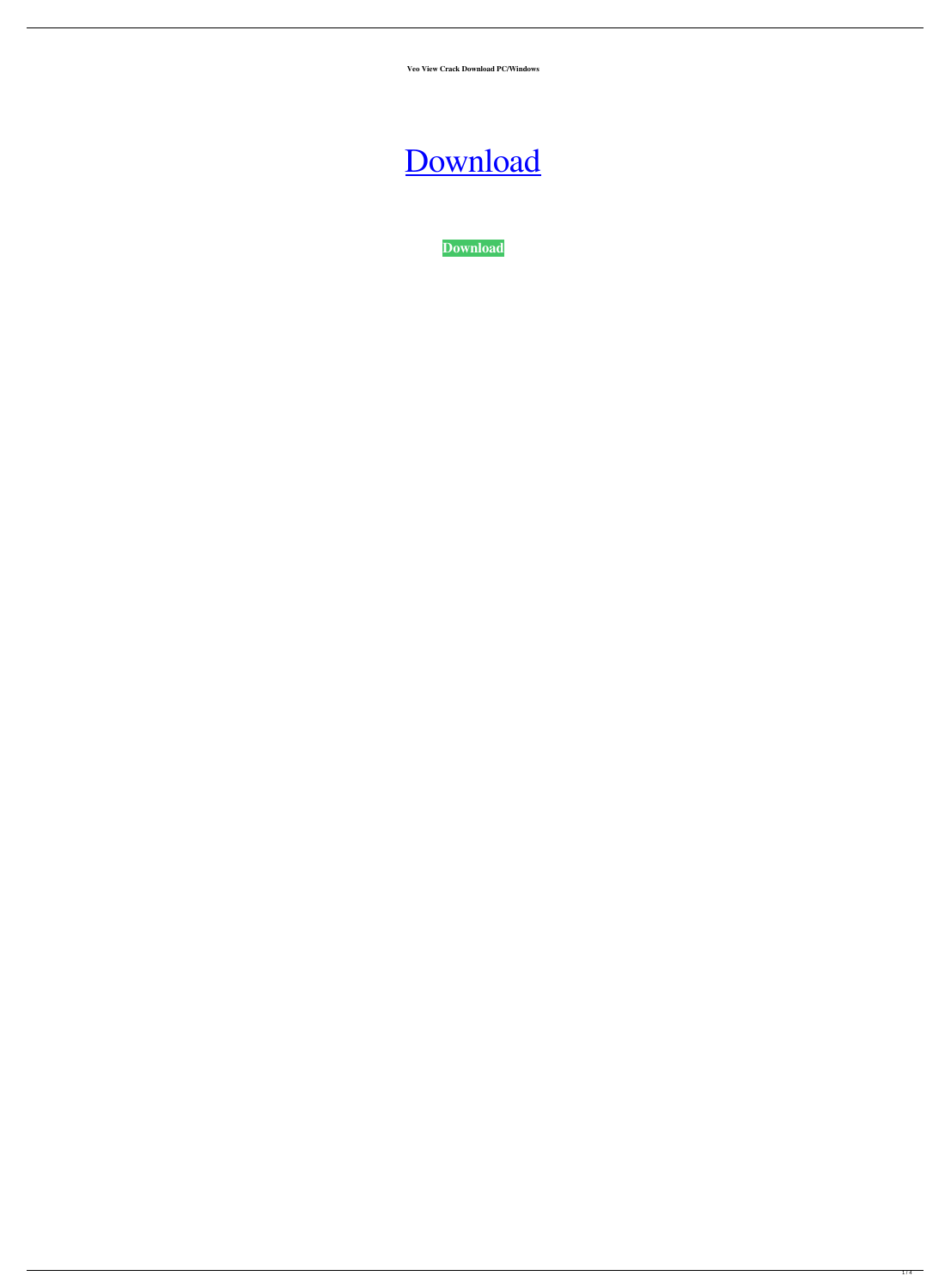Veo View Crack Free Download allows you to view the live stream from the VEO camera. It has all the features of the VEO Video Cameras plus it supports a lot of image formats. VEVO View is the easy way to view a live VEO stream on the computer. Download Veo View Crack Keygen: You can download the latest version of Veo View Crack Keygen here, for the other versions please check the below table: References External links ViewJaw - Veo View Crack Free Download Viewer - How to make a VEO Viewer Category:Computer graphics software Category:Film and video technologyThis invention relates to a process for the preparation of high molecular weight ultra high molecular weight polyethylene (hereinafter referred to as UHMWPE). More specifically, the invention relates to a process for the preparation of UHMWPE by hydrogenation of high molecular weight (hereinafter referred to as HMW) polyethylene. UHMWPE is known to have high strength and a higher temperature distortion resistance. Therefore, its applications have increased in the field of medical devices, particularly in hip joint prostheses. In order to use UHMWPE in such applications it is of paramount importance that the UHMWPE has a molecular weight high enough to provide a low shrinkage and a low residual stress during the final operations. In order to obtain a UHMWPE having a molecular weight sufficiently high to provide the desired low shrinkage and low residual stress, the high molecular weight HMW polyethylene must be hydrogenated to a lower molecular weight. U.S. Pat. No. 4,092,294 discloses that UHMWPE is prepared by subjecting a mixture of HMW polyethylene and a saturated C.sub.8 to C.sub.20 olefin to hydrogenation in the presence of a nickelcontaining hydrogenation catalyst at a temperature of 100.degree. C. to 350.degree. C., a pressure of 0.1 to 100 atmospheres and a WHSV of 0.1 to 1000 hr.sup.-1. The HMW polyethylene is obtained from a mixture of H.sub.1 polyethylene and H.sub.2 polyethylene with an H.sub.1 to H.sub.2 ratio of 1:1 to 1:10, and the ratio of the molecular weight of the HMW polyethylene to the molecular weight of the H.

**Veo View Crack+ 2022 [New]**

Use the KEYMACRO to control your VEO camera remotely. You can send keystrokes to VEO and the camera will respond to

them. The function you can send with the KEYMACRO depend on the camera you use. The KEYMACRO feature is supported by almost all VEO cameras. In this tutorial I will show you how to use the KEYMACRO with Cracked Veo View With Keygen. - Create a new project in VEO View (you can create a new project or open an existing one). - Add your VEO camera to your project. - Select the camera to work with in the VEO View toolbar. - Click the "I" icon and select "Key Macro" to configure the KEYMACRO for your camera. - Select the camera you would like to be controlled by the KEYMACRO (if you have more than one camera you can choose the one you want to use by pressing "ESC" and clicking on the desired camera). - You will now see a console window that will display all the keystrokes you send. Note that to display the console you must change the "IN" field in the bottom left hand corner of the VEO View toolbar to "Console". - To send a keystroke, right click the camera that you want to control in the toolbar and click on the "ESC" icon. A "Keyboard" window will open on the console window. - To press the "S" key, press "S" and release "S" on the keyboard. - Note that the KEYMACRO will try to send the keystroke as soon as you press "S". If the camera is not ready, then the keystroke will be ignored. - To send a space, press "SPACE" and release "SPACE" on the keyboard. - To send a "F", press "F" and release "F" on the keyboard. - To send a "N", press "N" and release "N" on the keyboard. - To send a "M", press "M" and release "M" on the keyboard. - To send a ":" 81e310abbf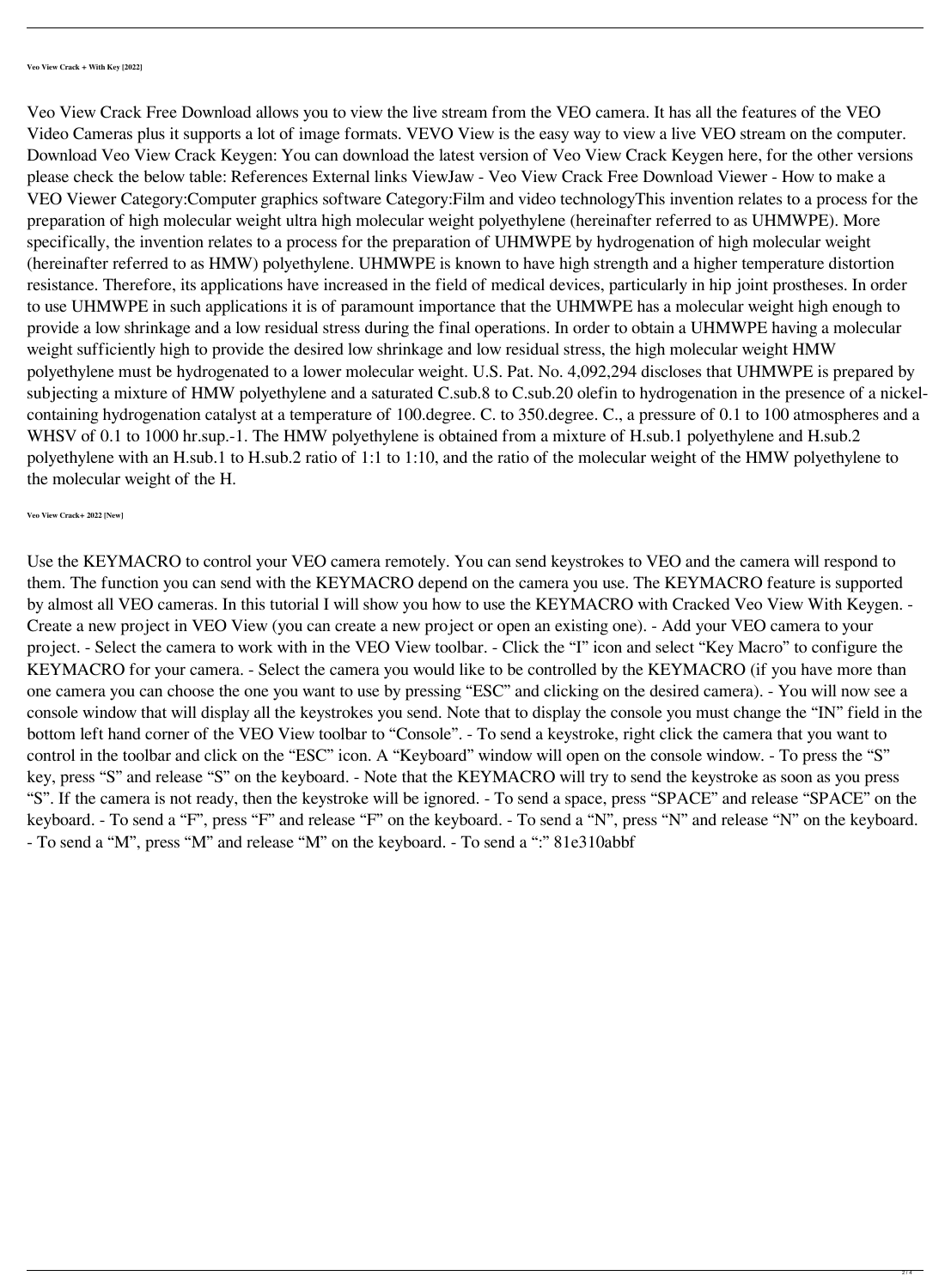**Veo View Crack Activation Code With Keygen [Win/Mac]**

\* Support to view live image stream from VEO \* Support to control VEO's camera \* Support to play the camera image after capture \* Support to capture the image using timer \* Support to automatically close the VEO camera after capturing an image \* Support to capture the image with external camera \* Support to capture the image with still camera \* Support to capture the image without VEO \* Support to replay the captured images Veo View is an easy to use program that allows you to control your VEO camera and also can display the image stream from it. Veo View Description: \* Support to view live image stream from VEO \* Support to control VEO's camera \* Support to play the camera image after capture \* Support to capture the image using timer \* Support to automatically close the VEO camera after capturing an image \* Support to capture the image with external camera \* Support to capture the image with still camera \* Support to capture the image without VEO \* Support to replay the captured images Veo View is an easy to use program that allows you to control your VEO camera and also can display the image stream from it. Veo View Description: \* Support to view live image stream from VEO \* Support to control VEO's camera \* Support to play the camera image after capture \* Support to capture the image using timer \* Support to automatically close the VEO camera after capturing an image \* Support to capture the image with external camera \* Support to capture the image with still camera \* Support to capture the image without VEO \* Support to replay the captured images Veo View is an easy to use program that allows you to control your VEO camera and also can display the image stream from it. Veo View Description: \* Support to view live image stream from VEO \* Support to control VEO's camera \* Support to play the camera image after capture \* Support to capture the image using timer \* Support to automatically close the VEO camera after capturing an image \* Support to capture the image with external camera \* Support to capture the image with still camera \* Support to capture the image without VEO \* Support to replay the captured images Veo View is an easy to use program that allows you to control your VEO camera and also can display the image stream from it. Veo View Description:

Overview: Have you ever wanted to view the image that comes from your VEO camera? Then you have discovered the right software. With the VEO View application you can view your VEO camera and you can control the camera using the mouse or a touchscreen. In addition, you can zoom in and out, adjust the brightness and many other things. You can view the image stream and also adjust the view (what you see on the screen). For older models, i.e. VEO 20 / 22/43, VEO 240 / 241 / 242, VEO 250/320, VEO 230, you can use the free stand-alone version. For the newer model VEO 2600 / 2601 you can use the free trial version and then decide if you want to get the software by paying a fee. VEO View software is designed to work with VEO 360 as well. It can also be used to view the image stream from older VEO systems, such as VEO 2000 / 2101 / 2201, VEO 3500 / 3100 / 3200, VEO 4000 and VEO 5000. What does VEO View software contain? The program contains the following: - VEO View can be used to view your VEO camera and to control the camera using a mouse, touch screen or a joystick. - You can view the image stream from your VEO camera. - You can zoom in and out. - You can adjust the brightness. - You can start and stop the image stream. - You can pan the image on the screen. - The camera can be turned off completely. - You can adjust the auto focusing of the camera. - VEO View can be controlled using a joystick. - You can view the panorama images from the VEO camera. - You can view the image on the screen in real time, or in slow motion. - You can save the image to disk. - You can set the window size. - You can view up to 150 images on the screen. - You can save the images to disk. - You can control the zoom of the image. - You can adjust the manual focus of the camera. - You can control the camera from your PC. - You can set the exposure time and flash duration. - You can see the VEO reports that you get from the VEO camera. - You can view the image that is saved to disk in the picture viewer or on a DVD. - You can automatically put the image into the album that you set.